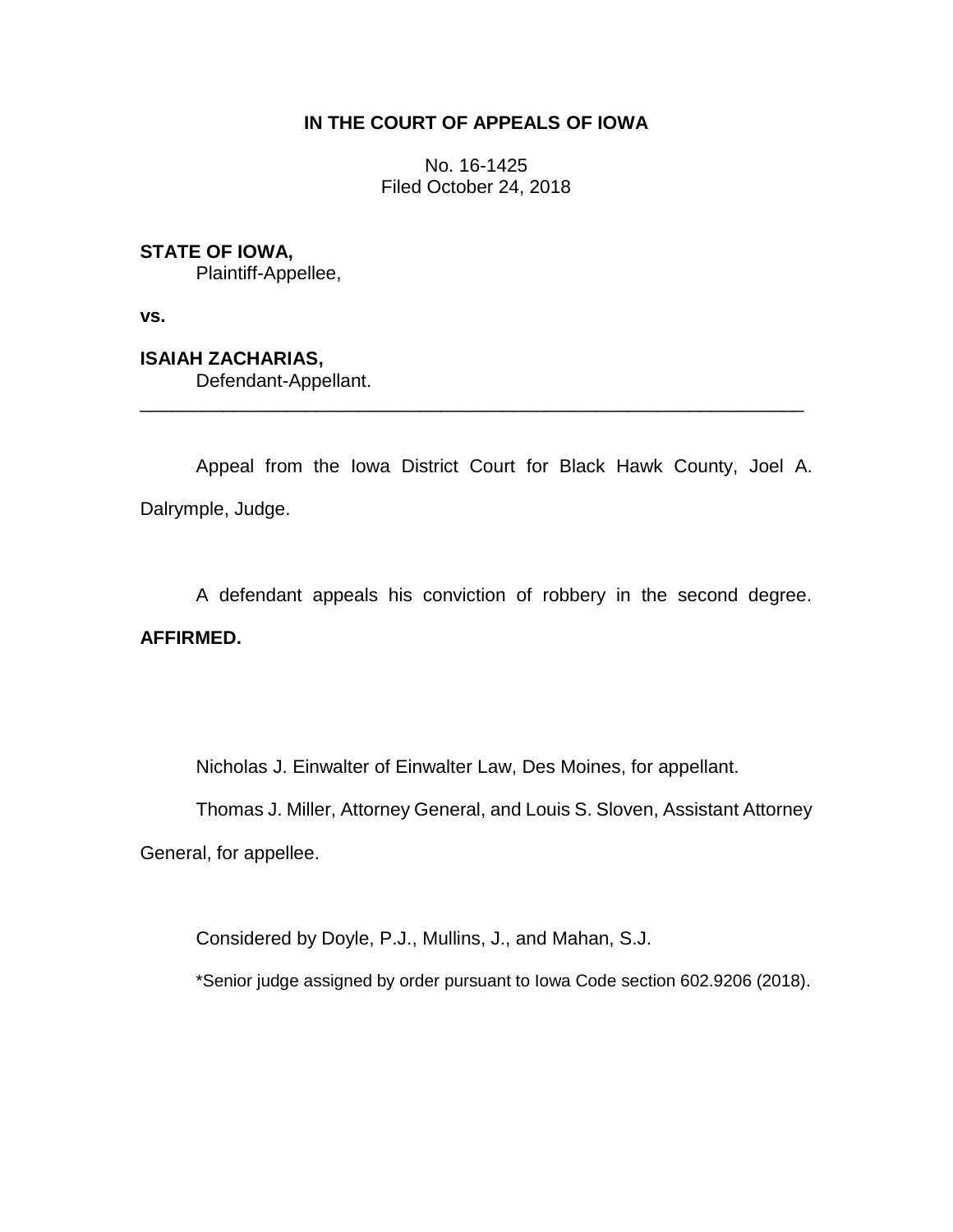### **MAHAN, Senior Judge.**

Several people conspired to order Chinese food for delivery to an abandoned house and then rob the delivery driver at gunpoint using a BB gun. Police collected evidence implicating several juveniles and Isaiah Zacharias. Interviews of those suspects provided consistent stories that Zacharias was the mastermind behind the plan. The State charged Zacharias and the conspirators with robbery in the second degree.<sup>1</sup> Zacharias's case proceeded to trial, and the jury found him guilty as charged. The district court denied his motions for judgment of acquittal and in arrest of judgment.

Zacharias appeals, claiming (I) there was insufficient evidence to corroborate the accomplice testimony and prove his participation in the crime and (II) the district court abused its discretion in sentencing him. Upon our review, we affirm.

### *I***.** *Corroboration of Accomplice Testimony*

 $\overline{a}$ 

Zacharias contends the State produced insufficient evidence to corroborate the incriminating testimony of his alleged accomplices. According to Zacharias, given the inadequacy of other evidence tying him to the robbery, the district court erred in denying his motion for judgment of acquittal. The question is whether the accomplice testimony is sufficiently corroborated as required by Iowa Rule of Criminal Procedure 2.21(3), which provides:

A conviction cannot be had upon the testimony of an accomplice or a solicited person, unless corroborated by other evidence which shall

 $1$  The trial information also charged Zacharias with burglary in the third degree, stemming from his involvement in a separate crime that occurred the day after the robbery. The court granted Zacharias's motion to sever the charges, and he subsequently entered a guilty plea on that charge. He does not appeal from that conviction.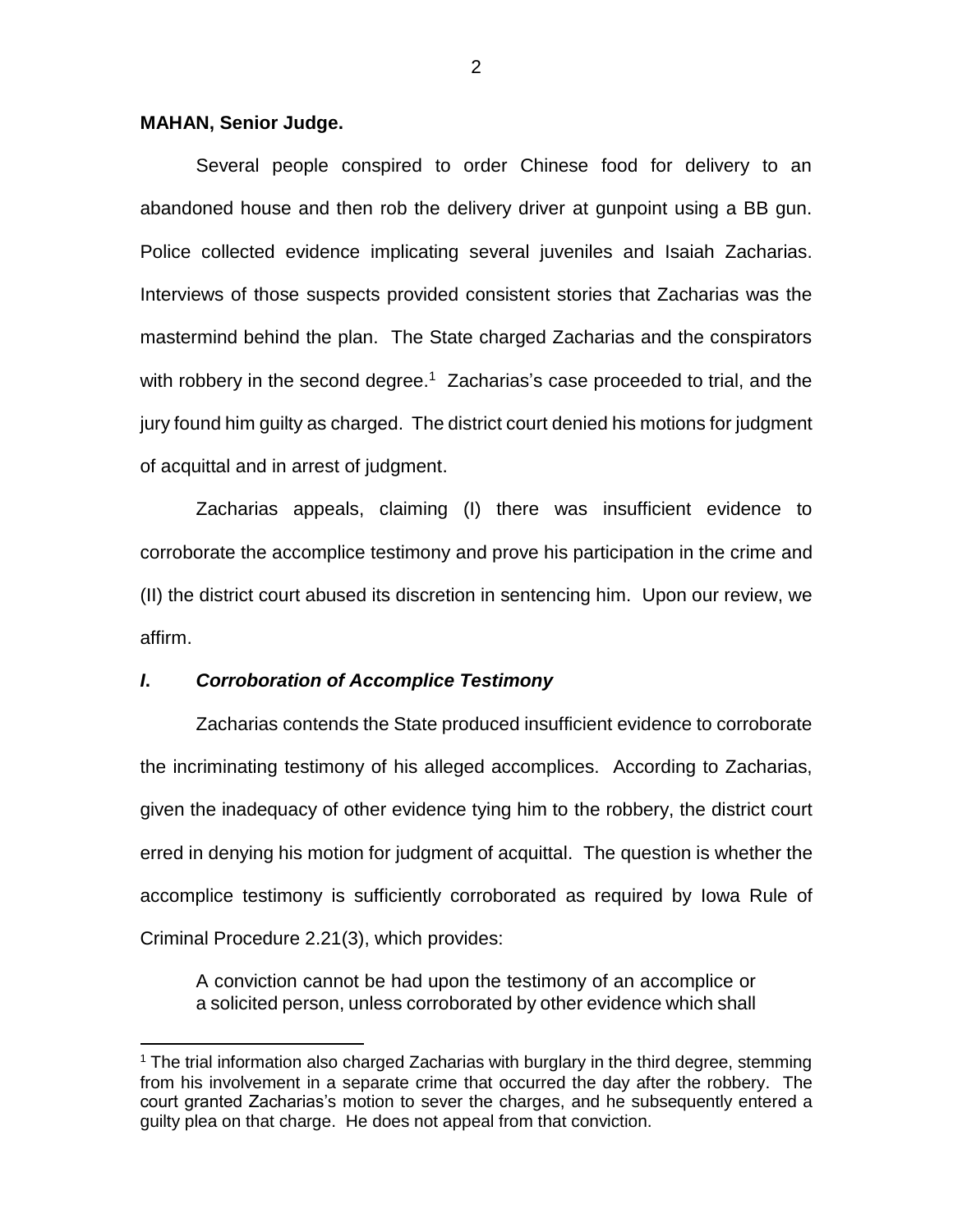tend to connect the defendant with the commission of the offense; and the corroboration is not sufficient if it merely shows the commission of the offense or the circumstances thereof.

This rule serves two purposes: "(1) to independently connect the defendant to the crime; and (2) to counterbalance the dubious credibility of a witness whose testimony may be motivated by self-interest in casting the blame elsewhere." *State v*. *Taylor*, 557 N.W.2d 523, 527–28 (Iowa 1996).

"The existence of corroborating evidence is a legal question for the court." *State v*. *Bugely*, 562 N.W.2d 173, 176 (Iowa 1997). Once the legal adequacy of the corroborating evidence is established, the question of the sufficiency of the evidence is for the jury to determine. *Id*. Challenges to the sufficiency of evidence to corroborate an accomplice's testimony are reviewed for errors at law. *Taylor*, 557 N.W.2d at 525.

"Any corroborative evidence which tends to connect the accused with the commission of the crime and thereby supports the credibility of the accomplice is sufficient." *State v*. *Vesey*, 241 N.W.2d 888, 890 (Iowa 1976). "Corroborative evidence need not be strong, nor must it confirm every detail of the accomplice's testimony. But it must furnish some material fact tending to connect the defendant to the crime, lending support to the accomplice's credibility." *Taylor*, 557 N.W.2d at 527. "A small amount of corroborative evidence is all that is required." *State v*. *Wagner*, No. 01-1232, 2002 WL 1758180, at \*5 (Iowa Ct. App. July 31, 2002).

The record in this case includes the following facts. On January 8, 2016, sometime around 7:00 p.m., East China in Waterloo received an order for \$105 of Chinese food. The caller instructed the delivery driver to bring the food to 1935 Mulberry Street with change for \$200. Upon his arrival to the house, the driver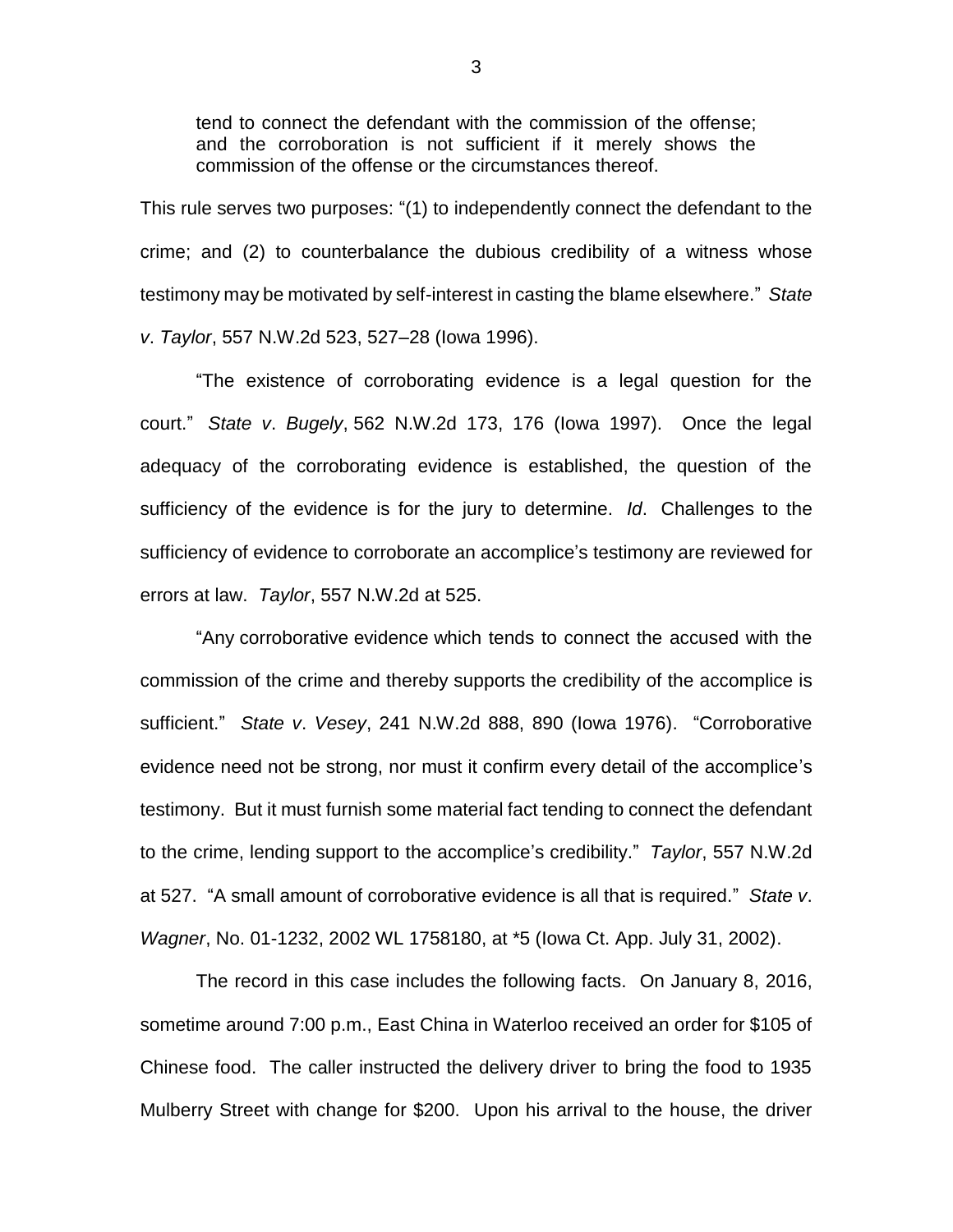encountered a female who asked him to come inside to receive payment. When the driver refused, a male exited and asked him to go to the back door for payment. As the driver followed the male to the back of the house, he saw another male, with his face covered, holding a gun. Three men then rushed toward the driver, took the \$95 from his pocket, and shot him several times in the back. The gun turned out to be a BB gun, and the driver was able to retreat to his vehicle as his assailants ran away. A neighbor's security camera depicted five individuals running away from the house down an alley. Footprints in the snow trailed to a cell phone belonging to one of the males, later identified as K.S., and a bag of Chinese food.

Brenda Kinkaide owns 1935 Mulberry Street. In January 2016, the house was uninhabited; its last occupant, Kinkaide's daughter, had recently moved out. Kinkaide recalled an occasion in December 2015 when she stopped by the house while her daughter was at work and found the door open and two uninvited women there. Kinkaide recognized one of the women as Isaiah Zacharias's girlfriend. When Kinkaide kicked them out of the house, Zacharias came to pick them up.

Police located suspects and conducted interviews of K.S., T.G., R.B., and N.H.A., who told consistent stories that Zacharias came up with the plan to rob the delivery driver because "he just got laid off from his job" and "he was tired of being broke." Police also learned Zacharias and K.S., T.G., R.B., and N.H.A. chose to have the food delivered to 1935 Mulberry Street because it "was abandoned." K.S. brought latex gloves for everyone to wear, and he called in the food order using an app so the phone number was not traceable. N.H.A., the only female of the group, was supposed to answer the door "[s]o it doesn't look suspicious that a bunch of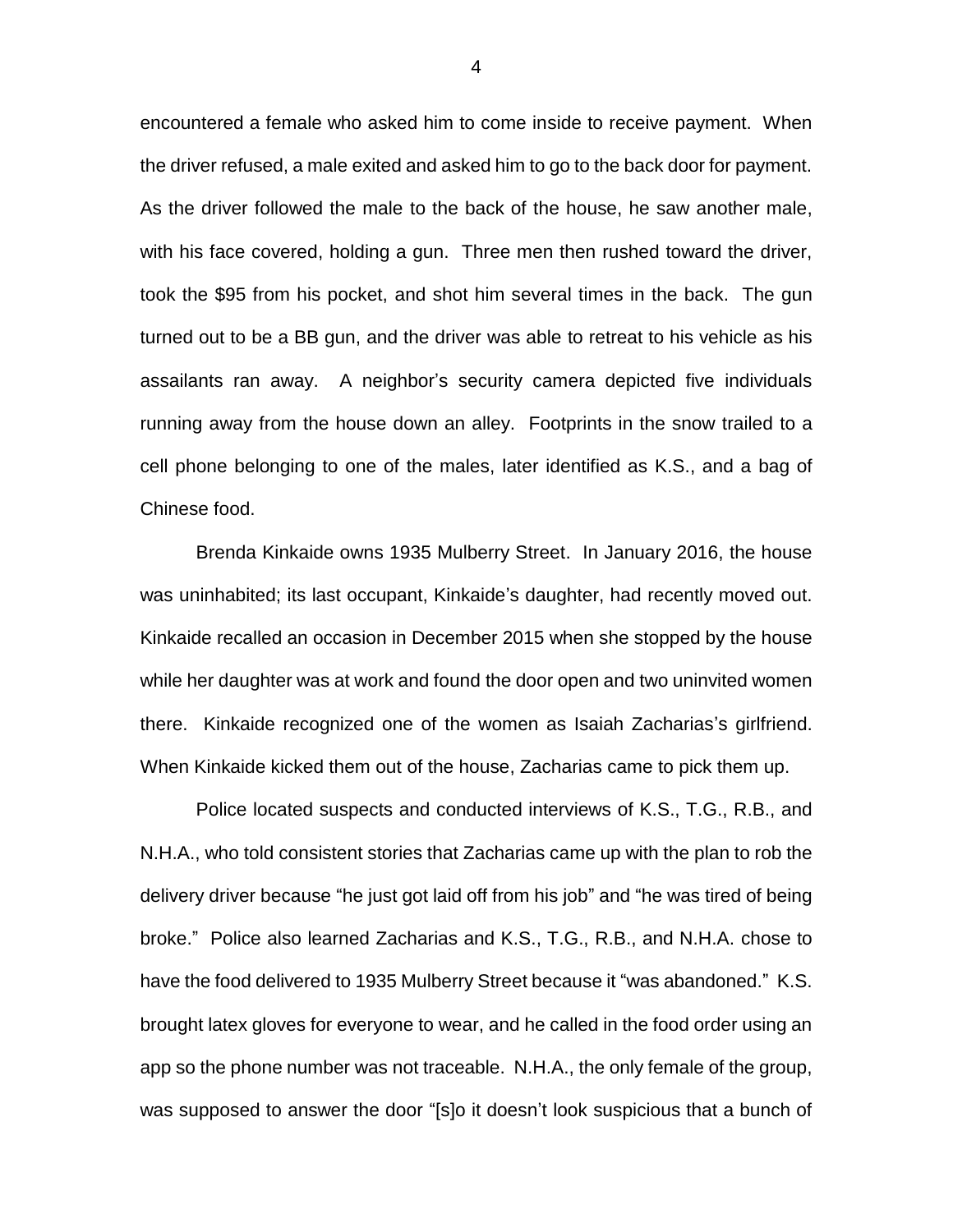males are standing there waiting for him." Zacharias told T.G. "to be the lookout," while R.B., K.S., and Zacharias would "attack him." R.B. brought the BB gun, and Zacharias grabbed the money from the driver during the attack. After the robbery, Zacharias divided the \$95, and the group ran to K.S.'s house where they stayed until Zacharias decided they all needed to split up.

Police interviewed Zacharias. He said he did not know K.S., T.G., R.B., or N.H.A., and he stated he had been at his father's house "all day." Zacharias further stated he had not called anyone that day. Police spoke to Zacharias's father, who said Zacharias was not home until between 9:00 and 10:00 p.m. His father also said he received a call from Zacharias from an unknown number. Police confirmed Zacharias called his father from N.H.A.'s phone that evening. After changing his story several times, Zacharias eventually admitted to being present at the time of the robbery.<sup>2</sup>

Here, Zacharias's statements to police were corroborative of the accomplice testimony. *Cf*. *Wagner*, 2002 WL 1758180, at \*5 (holding the defendant's "false statement to Officer Perley, that he and D.B. were in the parking lot because they were looking for D.B.'s lost dog, is corroborative of D.B.'s testimony because it is itself an indication of guilt"); *see also State v*. *Cox*, 500 N.W.2d 23, 25 (Iowa 1993) (noting that a false story by a defendant to explain or deny a material fact against the defendant is by itself an indication of guilt). The district court found as such:

In this particular case, I'm not going to outline all of them, but the defendant's out-of-court statements are such that they're corroborative in nature; that the case law suggests that a false

 $\overline{a}$ 

 $2$  At trial, the jury watched a video of Zacharias's interview with police.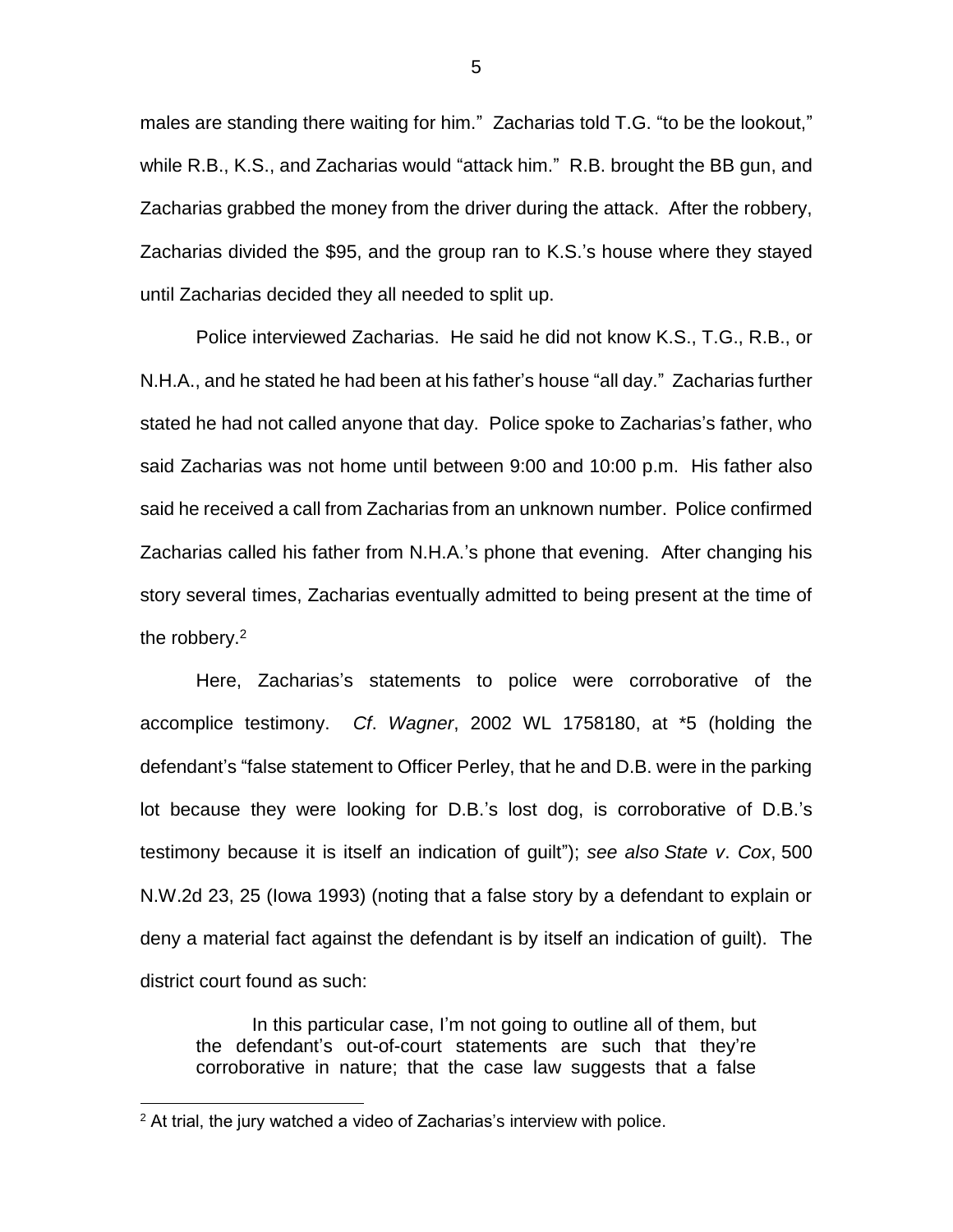statement to officers, and in this case we have at least two false statements if not three, but admittedly on his part two false statements before he goes to his third and final statement, and that a defendant's false statement to an officer is—can be considered corroborative . . . .

The court also noted "there's other things I believe here that are corroborative in nature." Indeed, N.H.A. testified Zacharias called his father from her phone on the evening of the robbery; Zacharias's father stated he received a call from Zacharias from an unknown number that night. And K.S.'s phone records showed a text message from "Isaiah Zacharias boss man" was deleted from his phone at 7:33 p.m. that evening.

The corroboration rule "is met if it can fairly be said the accomplice is corroborated in some material fact tending to connect the defendant with the commission of the crime." *Vesey*, 241 N.W.2d at 890. Based on the evidence set forth above, we conclude there was evidence in addition to the accomplice testimony tending to connect Zacharias with the commission of the robbery. Accordingly, the district court did not err in finding sufficient corroborative evidence to submit the case to the jury.

#### *II***.** *Sentencing Decision*

Zacharias contends the district court abused its discretion "by sentencing him to a term of incarceration that included a mandatory seventy-percent minimum prison sentence as opposed to a mandatory minimum sentence of fifty percent." Zacharias acknowledges the court imposed a sentence "within the legal options before it," but he claims it was "clearly unreasonable given the individual factors presented in this case." Zacharias points to mitigating factors, such as the fact that he was nineteen years old at the time of the crime ("While technically an adult,